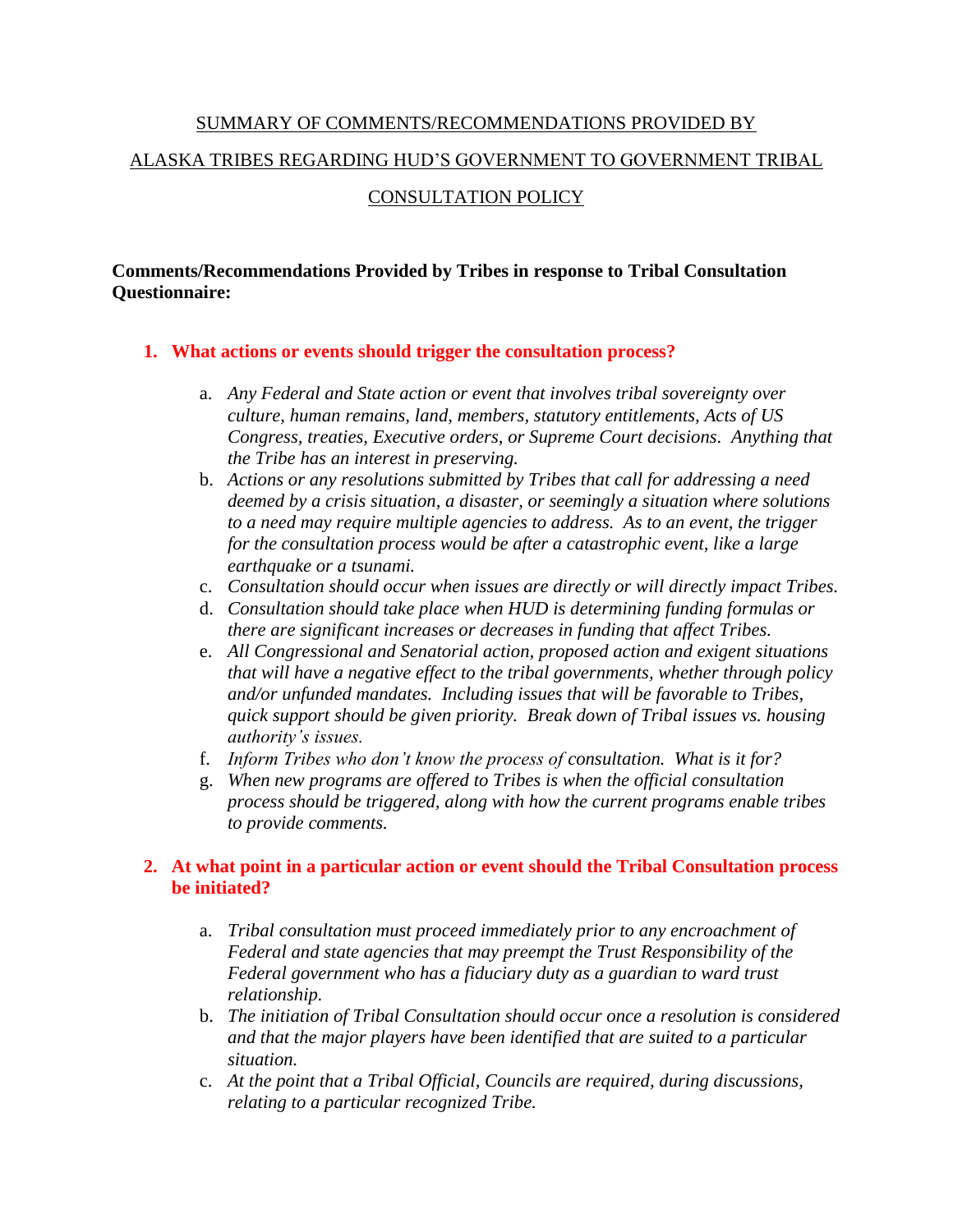d. *Every proposed federal government policies, programs, actions, rules and regulations by either the U.S. Congress and/or U.S. Senate that will significantly impact Tribes. Giving the Tribes the maximum time needed to prepare responses, either in support of, or against certain proposed regulations/legislation.*

#### **3. How much advance notice should Tribes receive prior to consulting?**

- a. *There should be a hard set date for which information is made available to affected Tribes concerning consultation for Tribes of a represented region. Waivers could be allowed to appeal any decisions made during a time of "exigent situations" for which each waiver comes with the condition of some type of veto process (inter-tribal government veto power through a vote maybe?) The way it is written now kind of sounds like "we will say we will try to make it by 60 days but at our discretion we can make it as little as two weeks. We are worried that "exigent situations" will become the norm, especially when the current policy discussion which we are commenting on now, has a reply deadline of less than 3 weeks.*
- b. *Tribes need to be informed early such as, but not limited to, an introduction of new policy that affects the wellbeing of the Tribe, before any infringement of the Federal Trust responsibility.*
- c. *Two to three weeks is an ample time to prepare for Tribal Consultation.*
- d. *90-120 days, or maximum days allowed for matters on a national scale.*

#### **4. Who should participate in the consultation process and how should they be selected?**

a. *Throughout the proposed policy there are many references to "Indian Self Governance" and "Tribal Sovereignty" suggesting that the proposed policy takes into consideration the wishes of Tribes individually adopted standards as the way in which policy is created and enforced. However, there is no clear method by which each Tribe can designate or elect their own representatives. Throughout history, including the way in which policy was "negotiated" with the Cherokee nations during the infancy of the United States; the federal government has appointed "leaders" for decision making purposes that they knew would support the development of policy that would best benefit the federal government to the exclusion of already established leadership councils. We thing that it is pertinent to the accomplishment of Indian Self-Determination, that Tribes should be allowed to pick the leaders and/or committee members that will develop the policy in our government to government relationship. The policy also states that the amount of representation will be considered based on the "…establish standard of geographically diverse small, medium and large Tribes, whenever possible." What is this standard? What happens when it is not possible? Will it be the federal government's discretion? Does this mean that Central Council of Tlingit & Haida Indian Tribes of Alaska, who already has been known to under-*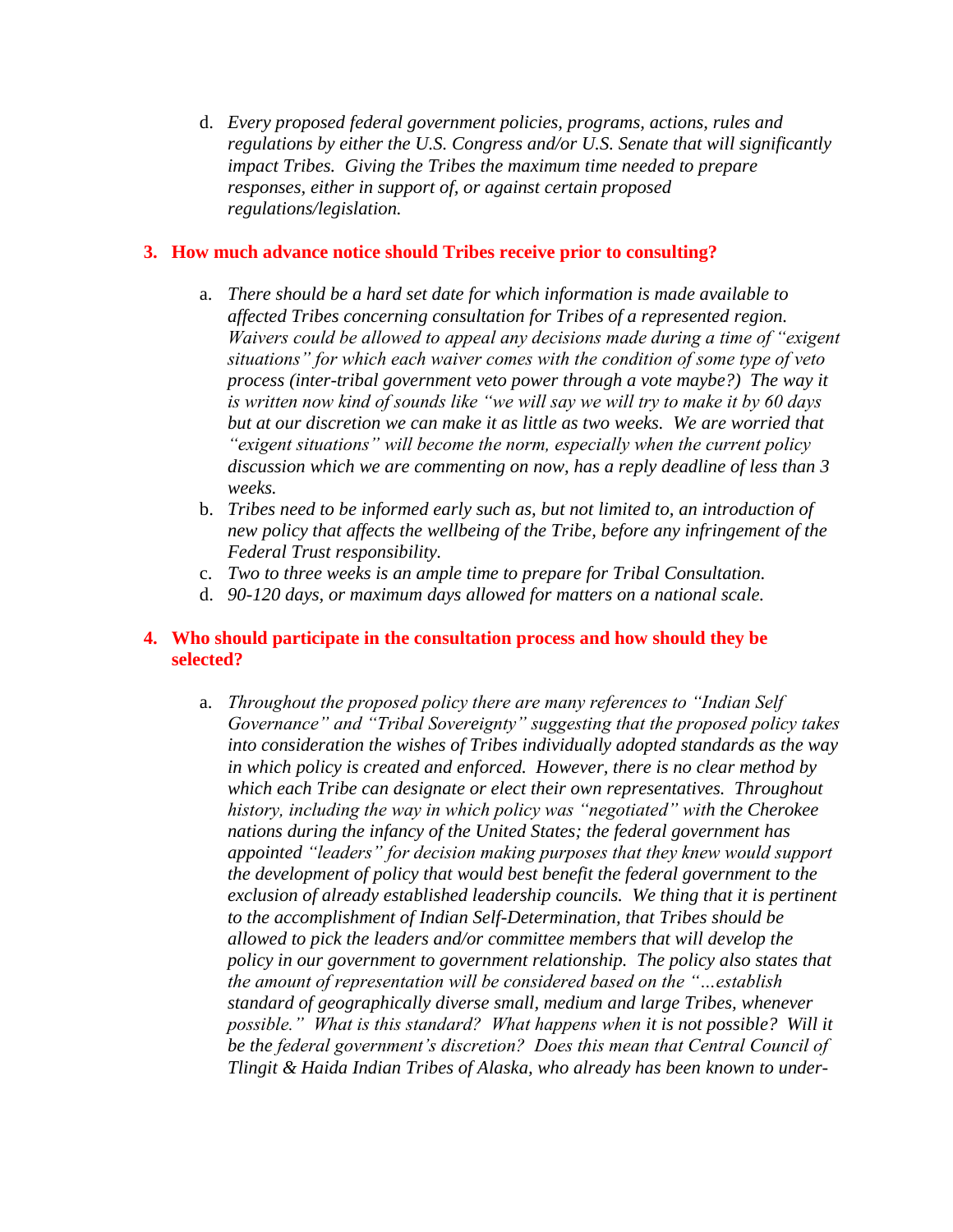*serve the native villages for which they represent, will have the greater share of representatives and voting power?*

- b. *Tribal governments, local governments, Tribal members, religious denominations, native Corporations and any other person defined by Congress as an "Indian Tribe".*
- c. *The agency that is most familiar with a certain situation should take the lead to initiate the process and then identify other who may have the necessary resources to address the crisis whatever it may be.*
- d. *Tribal Officers in order: 1. President, 2. Vice-President, 3. Secretary, 4. Treasurer, 5. Council members.*
- e. *Commissioners and Executive Directors of TDHE's should be part of the consultation process.*
- f. *Tribes and/or their designee.*
- g. *Tribal presidents and administrators.*

# **5. How should consultations be structured to ensure a meaningful and timely consultation? (Should they be held locally, regionally, statewide, etc?)**

- a. *Consultations should be continuous before introduction of policy and after the policy has taken effect to ensure the Federal Trust responsibility to Tribes is met.*
- b. *I think the group that is putting together the consultation should cooperate with other agencies to decide where it should be held.*
- c. *Current outreach with emails, phones, faxes seems to be ok. In consideration that visits to all federally recognized Tribes is cost prohibitive.*
- d. *Consultations should take place on a State-wide basis, preferably in Anchorage so more Tribes can attend. Having consultations during meeting such as the BIA Providers Conference is not effective. Consultations could be held if we are referring to the ANCSA regions, not Region 10.*
- e. *Government to government consultations must be on a local level first prior to regional and national levels. Preference should be given to Tribes over housing authorities. Break down of Tribal issues vs. housing authority issues.*
- f. *Regionally for Alaska only.*

# **6. How should consultations occur? Are there different levels for different issues?**

- a. *Consultations start as the policy begins to mold on to Tribes that gives time for the Tribes to react to introduction of the policy through phone, correspondence, regular meetings or email.*
- b. *The first consultation should keep in mind the holistic view of a situation and to identify the inter-agency groups that may contribute to the resolution of a problem. All levels of issues should be equally addressed by the consultation process.*
- c. *Emails, phones, and fax. Personnel should go out to the field if required by the Tribe. Face to face consultation is more productive. I think that for each issue that is not related to a particular or certain issue, there would be a different level of consultation for different departments of Tribal Governments.*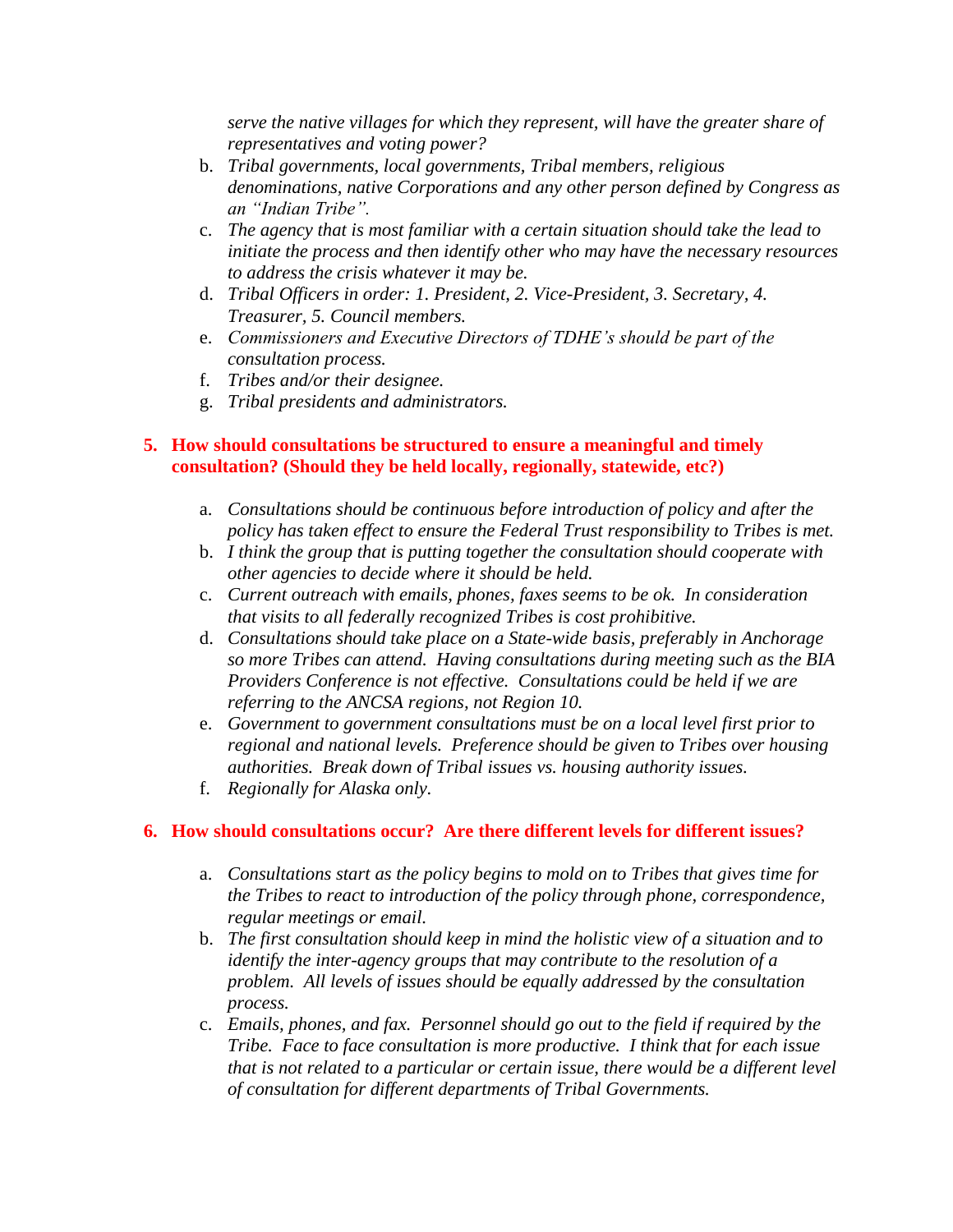d. *The consultations should incorporate all available methods of communications to ensure maximum Tribal participation with special regard to smaller Tribes that may not be able to participate in each of the consultations. Communication methods including email, postal service mail, teleconferences, multimedia, internet, and faxes must be incorporated to ensure Tribal input in each of the consultation subject matters. Again Tribal issues vs. housing authority issues. Tribes should be given priority over housing authorities.*

# **7. How can we deal with short deadlines? Should consultation via electronic communications be considered (teleconferences, email responses) to address short deadlines on specific issues?**

- a. *In the Klukwan Tribal Community, the Tribal government consults with the community that they represent for every major decision that will affect the place in which they live. Is it possible to develop an internet-based communication system for all Tribes that would allow this communal based approach to take place? Our Tribal government has had to make many technological upgrades to our reporting methods, especially for ARRA sequestered funding, and it should be within the ability of HUD to provide this technological enhancement. Policies could be disseminated over the internet on HUD's website for all Tribal members to see. You could also provide a built-in comment section for both official Tribally designated representatives and Tribal citizens, whereby the Tribally designated representatives could view the Tribal citizen's comments before responding to ensure the Tribal community's wishes are being met.*
- b. *Deadlines are easier to handle by being informed early in the process to have Tribal governments react to any introduction of policies that affect Tribal sovereignty. It is the fiduciary duty of the Federal government to inform Tribes when deadlines are placed. Delay of deadlines is also crucial for Tribes that have to understand more about a policy before it's applied to Tribes.*
- c. *With careful scrutiny. Yes, electronic communications should be considered.*
- d. *Emails, teleconferences, fax notices (from 24 to 72 hrs. notice) are available avenues for the Stebbins IRA. Short deadlines should be extended if and when Tribes require it.*
- e. *In addition to current communications methods, notices of consultation should be emailed to the Tribes whenever possible.*
- f. *Shorter deadlines must incorporate additional efforts to increase communication and information to the Tribes. Utilizing all methods of communications to ensure contact and information delivery. Maximum efforts to ensure small tribe participation.*
- g. *Teleconference.*

#### **8. How should follow up after consultation be documented and communicated?**

a. *Documentation is the only way for Tribes to identify what has happened since policy is enacted and provides testimony to Federal agencies to fully understand if the policy works or causes harm to the Tribes.*